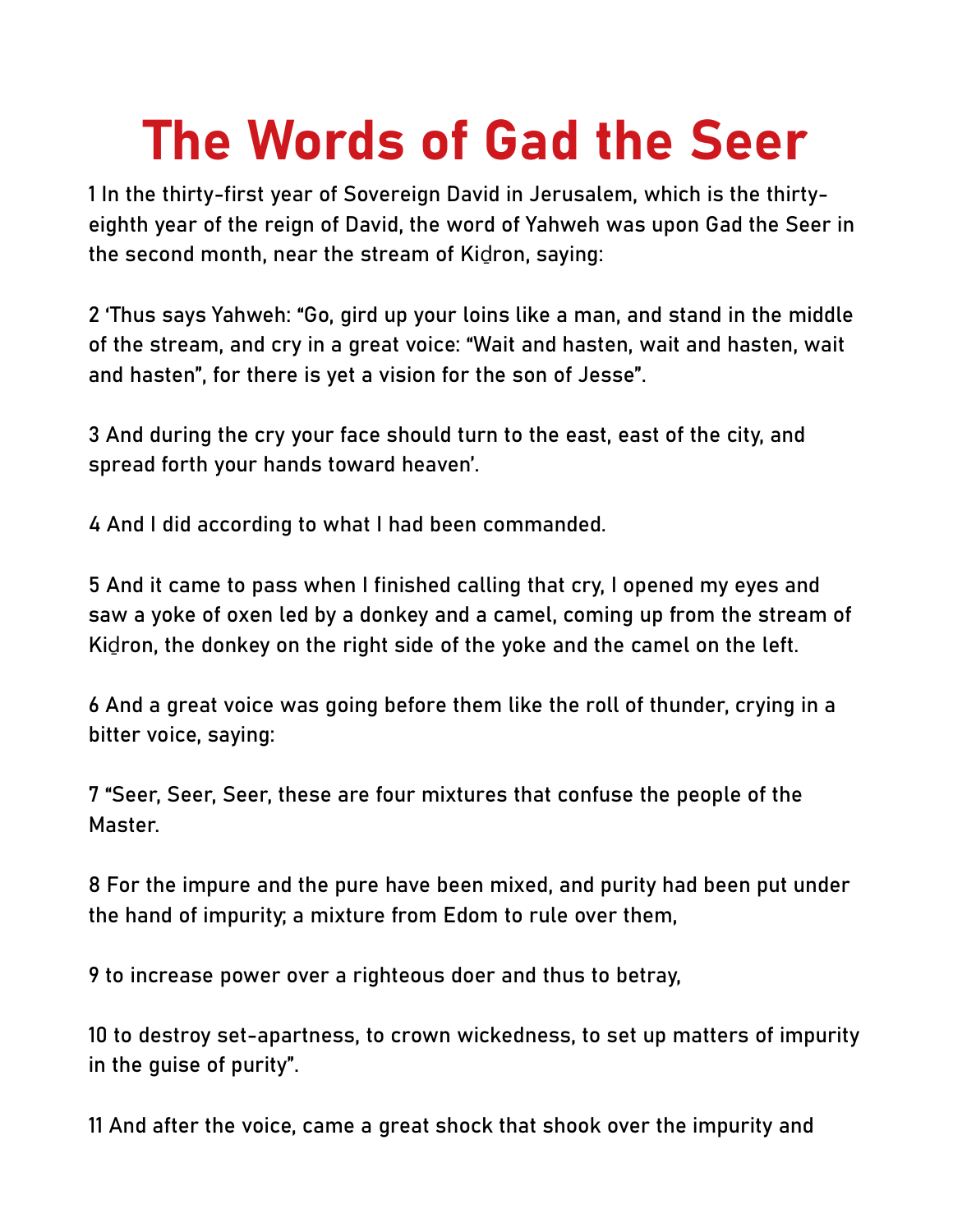blew away the donkey and the camel into the moon with the bitter wind.

12 And the moon was opened and looked like a bow, a semi-circle, and both her heads reached the ground.

13 And, lo, the Son came out of Heaven in the shape of a man, with a crown on his head, carrying over his right shoulder, a lamb, rejected and despised.

14 And on the crown on his head three shepherds are seen, shackled with twelve shackles

15 and these shackles were of gold coated with silver. And the voice of the lamb was heard, great and dreadful like the voice of a lion roaring over his prey: "Woe unto me! Woe unto me! Woe unto me! My image has been diminished, my refuge has been lost, my lot and destiny has turned me over to my spoilers, and I was defiled until evening by the touch of impurity".

16 And it came to pass when the voice of the lamb was over, and, lo, a man dressed in linen came with three branches of vine and twelve palms in his hand.

17 And he took the lamb from the hand of the Son and put the crown on its head, and the vine-branches and palms on his heart.

18 And the man, dressed in linen, cried like a ram's horn, saying: "What have you here, impurity, and who have you here, impurity, that you have hewed yourself a place in purity, and in my covenant

19 that I have set with the vine-branches and palms'".

20 And I have heard the lamb's shepherd saying: "There is a place for the pure, not for the impure, with me, for I am the Kodesh Elohim, and I do not want the impure, only the pure.

21 Though both are creations of My hands, and My eyes are equally open on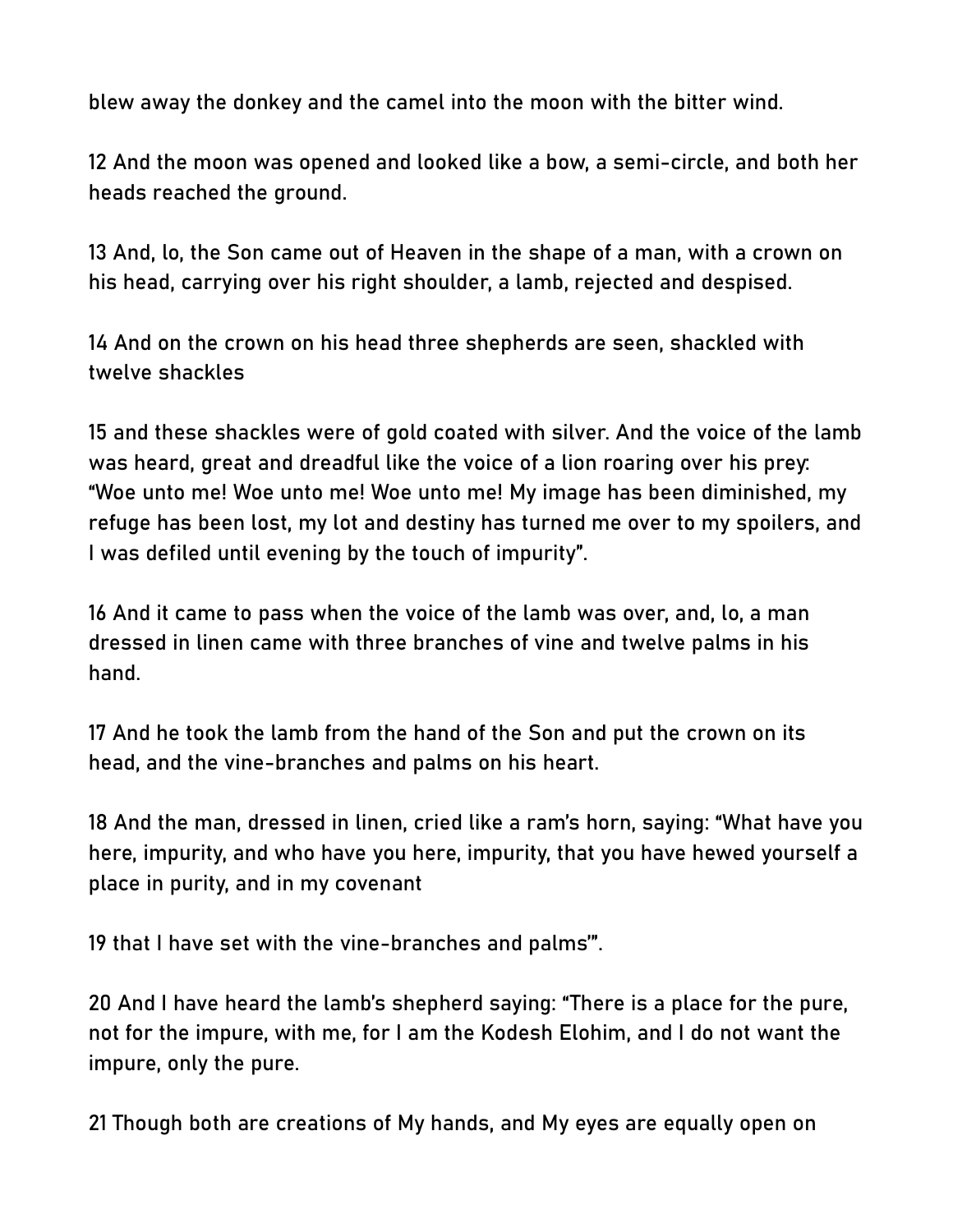both.

22 But there is an advantage to the abundance of purity over the abundance of impurity just like the advantage of a man over a shadow.

23 For the shadow does not come except by man, and only by the existence of the man is the shadow given to the tired and exhausted, to pure and impure, this matter is even so.

24 For all gates of intelligence are turned around since the death of the eight branches of the vine.

25 As is found in words of righteousness, in the true book but because of the wanderings of the sheep and their rest and divisions – intelligence is stopped up

26 until I do greatly in keeping favor".

27 I saw that impurity was driven from the moon and was given to the hand of consuming wrath, ground finely to dust and scattered by the daily wind.

28 And the day burns as a furnace to transfer impurity and to erase the transgressions.

29 And the lamb was put on the Son forever and ever.

30 And the lamb took the peace-offerings sacrifice of the pure that was mixed with the impure and brought it to the altar before El Shaddai, Jealous Master of hosts.

31 And I heard the sound of the song of the lamb, saying:

32 "I shall give thanks unto You, O Yahweh, for though You were angry with me, You relented.

33 For Yahweh is my strength and song, and He is become my redeemer.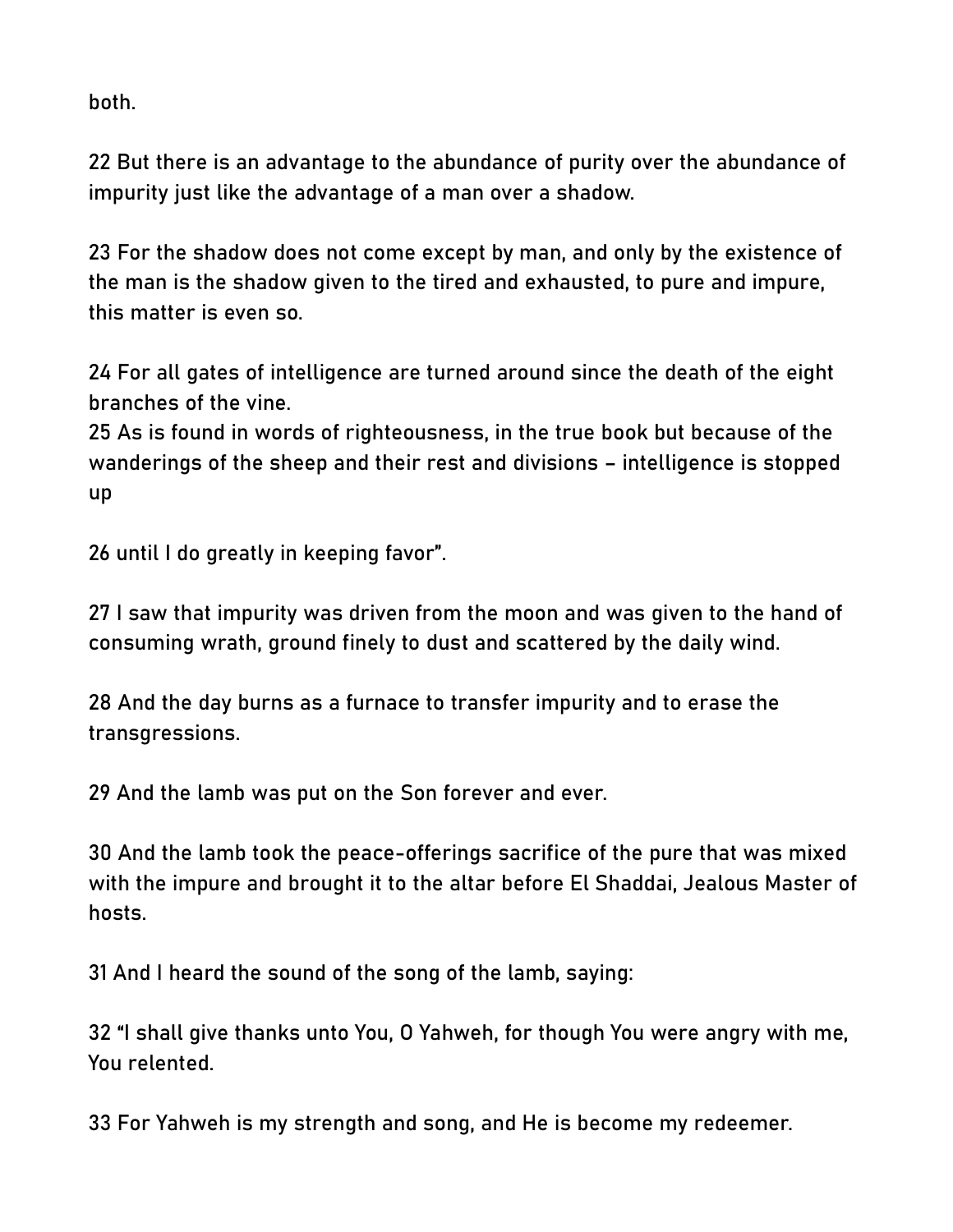34 I will sing unto Yahweh, for He is highly exalted; The horse and his rider He has thrown into the Red Sea.

35 Rise up, Intelligence; Rise up, Power; Rise up, Sovereignty; Rise up, Majesty and Esteem!

36 Rise up to help the Master!

37 For Elohim has saved one who had strayed and obliterated the impurity from the Earth.

38 He fought my fight and brought into the light my righteousness by His help.

39 My help comes from Yahweh who made heaven and earth.

40 Truly, who is like unto You, O Master? Truly, who is like unto You, Esteemed in Set-apartness? – but not in impurity!

41 For You are great over all, raised over all, You spoke and acted.

42 For You declared the end from the beginning, and You sealed everything with Your Word and turned my heart and tormented me.

43 For Your seal is on me, my Master, and these are three branches of vine and twelve palms that are on my heart.

44 You gave me grandeur, You erased vanity to fear man, and You gave me a pure heart forever.

45 For that I will praise You at all times, and thank You among the nations, for You have redeemed me greatly for my Sovereign and did favor to David the anointed and his seed forever and ever'.

46 And I heard a voice crying from heaven, saying: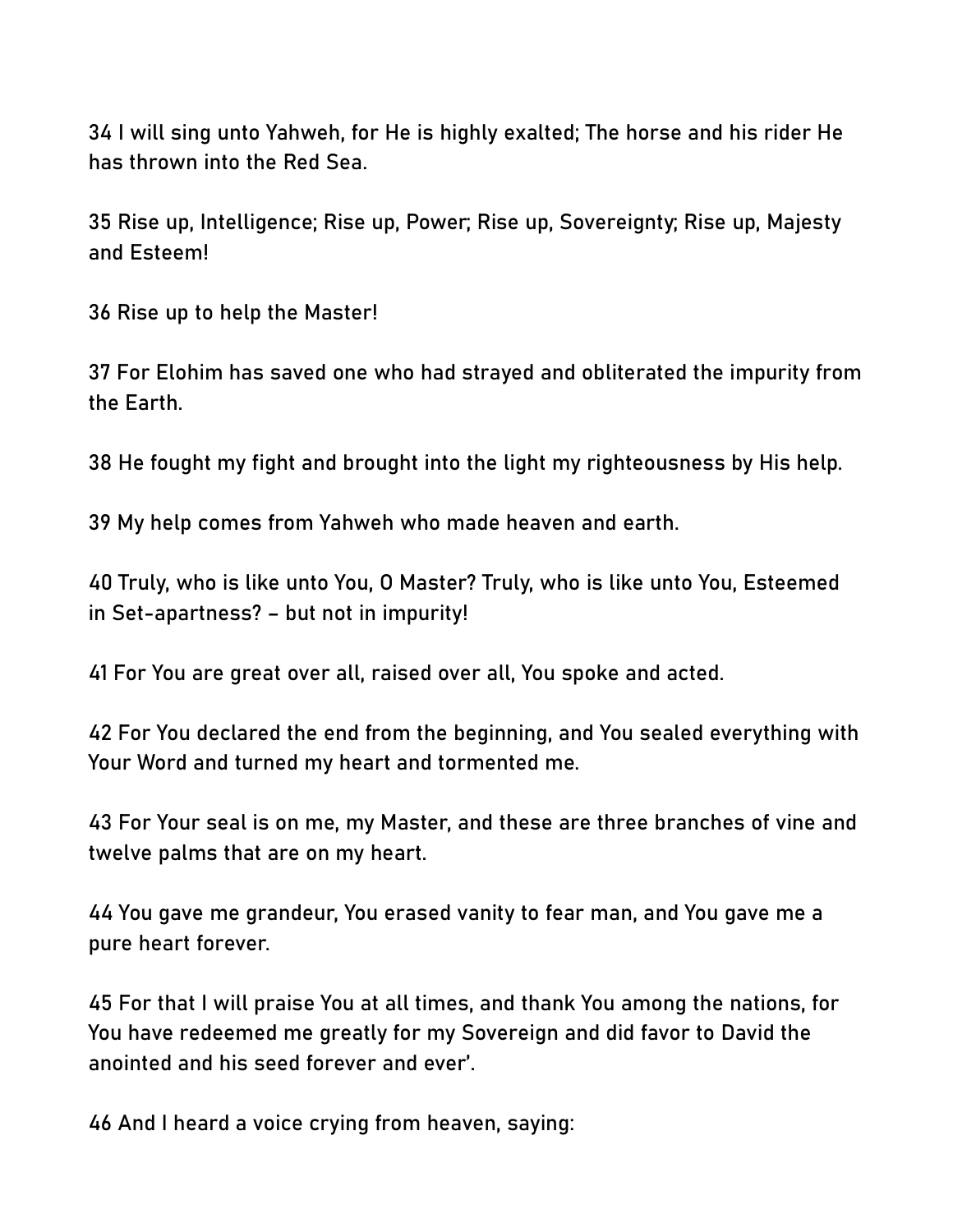47 "You are My son, you are My firstborn, you are My first-fruit.

48 Have I not brought you from over Shihor to be my daily delight?

49 But you have thrown my presents away and dressed up the impure with the pure, and that is why all these things happened to you.

50 And who is like unto You, among all creatures on earth? For in your shadow lived all these and by your wounds they were healed!

51 For that consider well that which is before you.

52 And because you have fulfilled the words of the shepherd all the days you have been in the Son and you did not leave them, therefore all this honor shall occur to you'.

53 And I, Gad son of Ahimelech of the Jabez family of the tribe of Judah son of Israel, was amazed by the scene and could not control my spirit.

54 And the one dressed in linen came down to me and touched me, saying: 'Write these words and seal with the seal of truth for "Yahweh" is My Name, and with My Name you shall bless all the house of Israel for they are a true seed.

55 And you shall go, for yet a little while, before you are gathered quietly to your fathers, and at the end of days you shall see with your own eyes all these, not as a vision but in fact.

56 For in those days they shall not be called Jacob but Israel for in their remnant no iniquity is found for they belong entirely to Yahweh.

57 And these words will be unto you a restorer of life and spirit. And this shall be the token unto you: when you enter the town, you shall find my servant David while he is reading these words from the Book of Covenant: